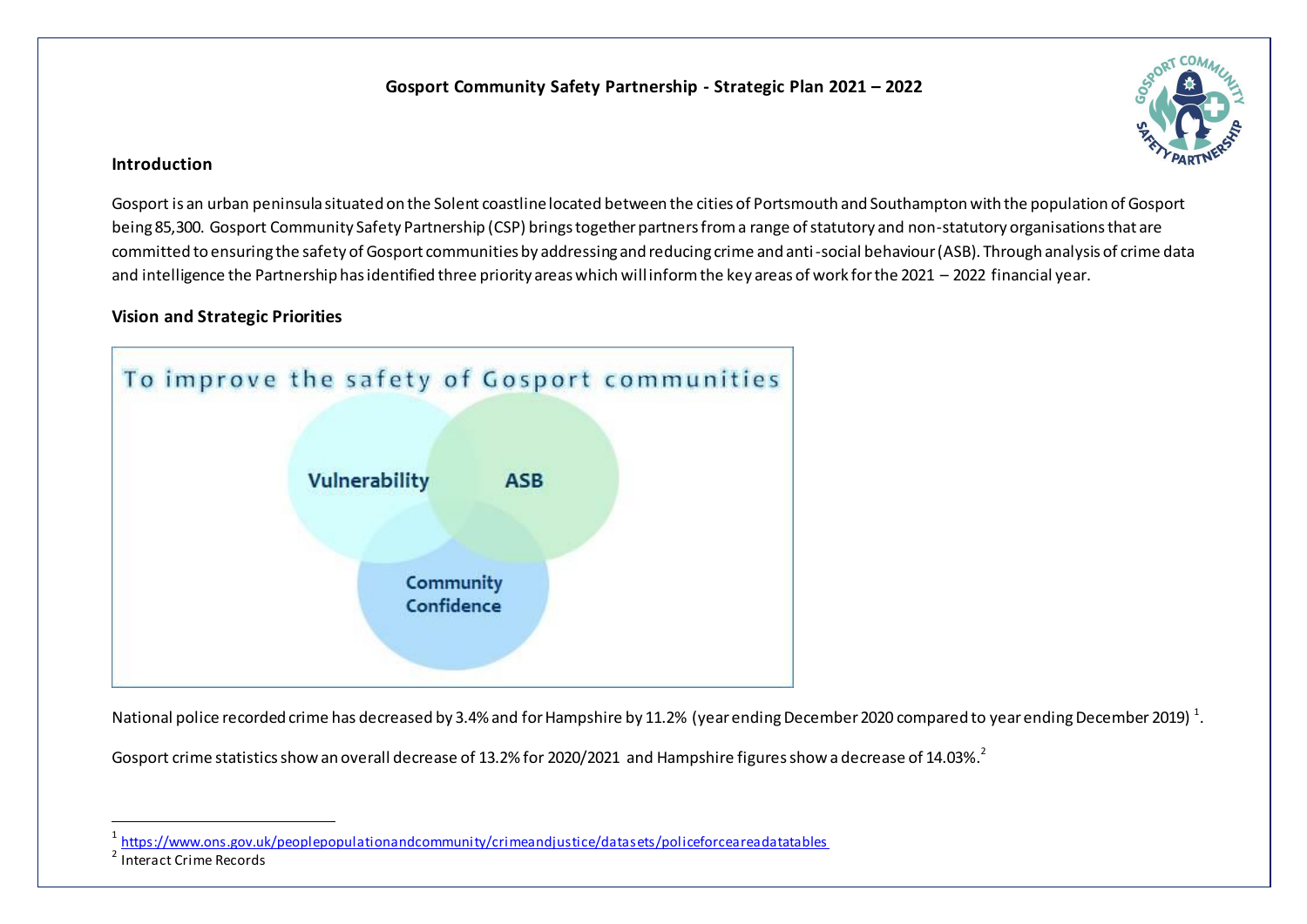#### **Strategic Priority 1 – Vulnerability**

#### **Why is it a priority?**

Nationally and locally it is increasingly recognised that serious and organised crime impacts on our communities. The exploitation of young people and vulnerable adults, including county lines, child sexual exploitation, cuckooing, modern slavery and extremism, is increasing in volume and complexity. Consequently, there is the need to ensure that communities are better at spotting the signs of exploitation whilst continuing to focus on the threat of extremism because of the potential level of harm caused. Domestic abuse incidents and referrals increased and greater use of the internet (especially in light of COVID19) heightens the risk of exploitation and fraud.

### **Strategic Priority 2 – Anti-Social Behaviour(ASB)**

#### **Why is it a priority?**

Anti-social behaviour impacts on the community's quality of life as well as their confidence in the police and partners. In Gosport ASB is primarily categorised as 'community': incidents where an act, condition, thing or person causes trouble, annoyance, inconvenience or offence to the community in general rather than to individual victims and includes incidents where behaviour goes beyond the conventional bounds of acceptability.

Police, partner agency and community data and feedback identifies concerns around ASB, substance misuse and inappropriate behaviours associated with rough sleeping.

#### **Strategic Priority 3 – Community Confidence**

#### **Why is it a priority?**

Community Confidence is important because it prevents the public having an unnecessary fear of crime. If the public feel confident in the Police and its partners and delivery of their services, they will be more likely to work alongside them in tackling crime and ASB and more willing to seek advice and support when needed. One of the most effective ways of increasing community confidence is by increasing community engagement and building good relationship with the local community.

Social media has an increasingly key role in community engagement and confidence as it can inform the public, provide an engagement mechanism and build community groups and resilience. The instantaneous nature of social media means it has the ability to reduce the fear of crime by responding quickly to public concerns and providing accurate information for dissemination within the community. It also acts as a key communication tool for those who do not access information in the more traditional forms such as leaflets or meetings, or those individuals who may have difficulty accessing services by other means.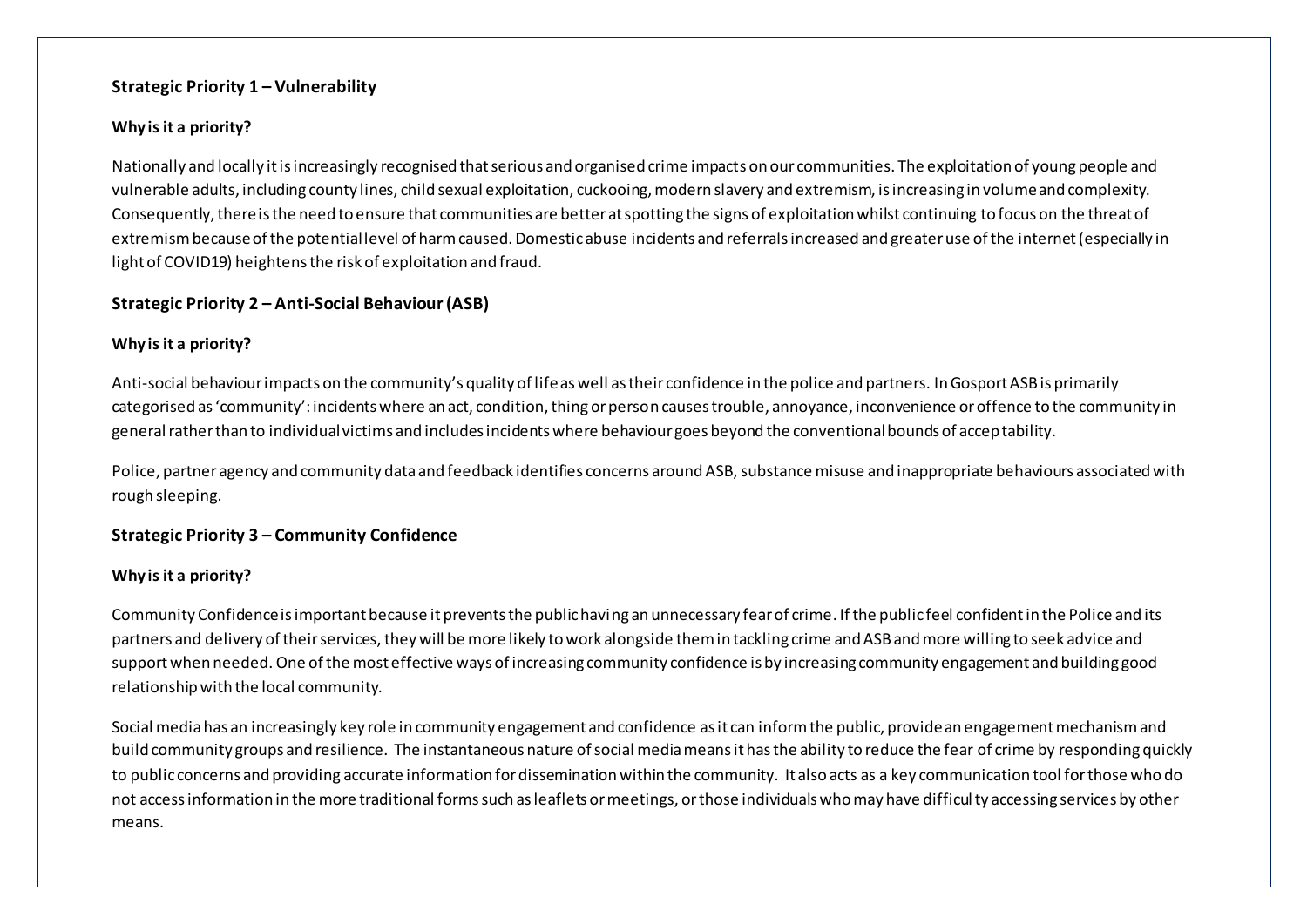| <b>Strategic Priority</b> | <b>Description</b>       | <b>Action</b>                                                                                                                                                                                                                                                                                | <b>Action Owner</b>                                                | <b>Date</b>       |
|---------------------------|--------------------------|----------------------------------------------------------------------------------------------------------------------------------------------------------------------------------------------------------------------------------------------------------------------------------------------|--------------------------------------------------------------------|-------------------|
| <b>Vulnerability</b>      | <b>Domestic Abuse</b>    | Support partnership referrals to the Multi Agency Risk<br><b>Assessment Conference and High Risk Domestic Abuse Meetings</b><br>by promoting the use of the DASH (Domestic Abuse, Stalking and<br>Honour-based violence) risk identification checklist, including via<br>a training session. | <b>Stop Domestic Abuse</b>                                         | <b>March 2022</b> |
|                           | <b>Domestic Abuse</b>    | Promote and publicise the 16 days of action against Domestic<br>Abuse to raise awareness of all types of Domestic Abuse.                                                                                                                                                                     | <b>Community Safety</b><br><b>Officer</b>                          | November 2021     |
|                           | <b>Domestic Abuse</b>    | Support partnership referrals to domestic abuse services by<br>promoting The Domestic Advice Line and the principle that for<br>every victim there is a perpetrator.                                                                                                                         | <b>Stop Domestic Abuse</b>                                         | <b>March 2022</b> |
|                           | <b>Domestic Homicide</b> | Review the Domestic Homicide Review Process in respect of<br>advocacy.                                                                                                                                                                                                                       | <b>Head of Corporate Policy</b><br>and Community Safety            | August 2021       |
|                           | <b>Domestic Abuse</b>    | Promote confidence within communities to recognise, discuss<br>and signpost domestic abuse via schemes such as Safe at Home<br>and Ask Me.                                                                                                                                                   | <b>Hampshire Constabulary</b><br>and Stop Domestic<br><b>Abuse</b> | <b>March 2022</b> |
|                           | <b>Prevent</b>           | Actively participate in the Prevent Partnership Board and Channel<br>Panel to facilitate a multi-agency approach.                                                                                                                                                                            | <b>Corporate Policy and</b><br><b>Community Safety Team</b>        | <b>March 2022</b> |
|                           | <b>Exploitation</b>      | Publicise digital resources and campaigns for cyber-crime, online<br>safety and modern slavery to a range of audiences.                                                                                                                                                                      | <b>Community Engagement</b><br>& Project Officer                   | <b>March 2022</b> |

# **Action Plan – How will the CSP improve the Safety of Gosport Communities?**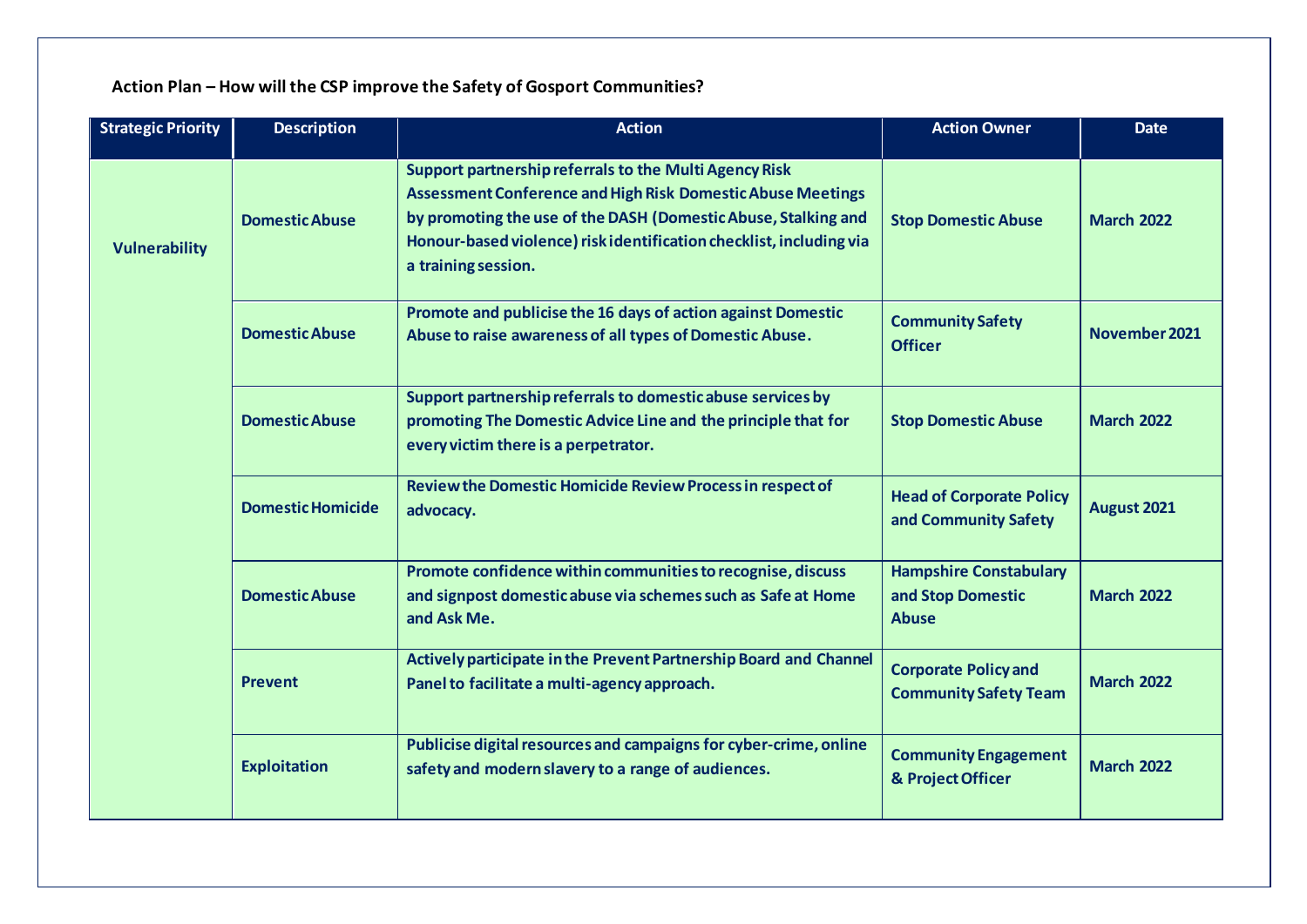| <b>Strategic Priority</b> | <b>Description</b>      | <b>Action</b>                                                                                                                                                                                                                          | <b>Action Owner</b>                                            | <b>Date</b>       |
|---------------------------|-------------------------|----------------------------------------------------------------------------------------------------------------------------------------------------------------------------------------------------------------------------------------|----------------------------------------------------------------|-------------------|
| <b>ASB</b>                | <b>All ASB</b>          | Co-ordinate multi-agency support and enforcement to assist with<br>vulnerable individuals, persistent offenders and problematic<br>locations through partner referrals made to the Partnership<br><b>Action Group.</b>                 | <b>Community Safety</b><br><b>Officer</b>                      | <b>March 2022</b> |
|                           | <b>All ASB</b>          | Develop and promote joint service delivery models with partners.                                                                                                                                                                       | <b>Community Engagement</b><br>& Project Officer               | <b>March 2022</b> |
|                           | <b>All ASB</b>          | Review and develop a new Community Trigger Protocol, with the<br>Responsible Authorities, to reflect recent Government Guidance.                                                                                                       | <b>Head of Corporate Policy</b><br>and Community Safety        | September 2021    |
|                           | <b>Youth related</b>    | Prevent young people from entering the criminal justice system<br>by the early management of ASB through the use of a range of<br>tools and powers.                                                                                    | <b>Community Safety</b><br><b>Officer</b>                      | <b>March 2022</b> |
|                           | <b>Youth related</b>    | Implement adapted provision for Summer Passport to reflect the<br>post pandemic situation.                                                                                                                                             | <b>Community Engagement</b><br>& Project Officer               | September 2021    |
|                           | <b>Youth related</b>    | Support the development of school panel concept which aims to<br>identify young people at potential risk of offending and those<br>who may be at risk of exclusion on the transition to secondary<br>school.                           | <b>Gosport &amp; Fareham</b><br><b>Motiv8 Services Manager</b> | December 2021     |
|                           | <b>Substance Misuse</b> | Lead the co-ordination of the Homelessness Action Group to<br>make Gosport a safer place by providing support for those who<br>are street homeless and to address problematic street activity<br>such as begging and substance misuse. | <b>Community Safety</b><br><b>Officer</b>                      | <b>March 2022</b> |
|                           | <b>Substance Misuse</b> | Work with partners to support substance misuse reduction<br>campaigns and promote services which address these issues.                                                                                                                 | <b>Community Engagement</b><br>& Project Officer               | <b>March 2022</b> |